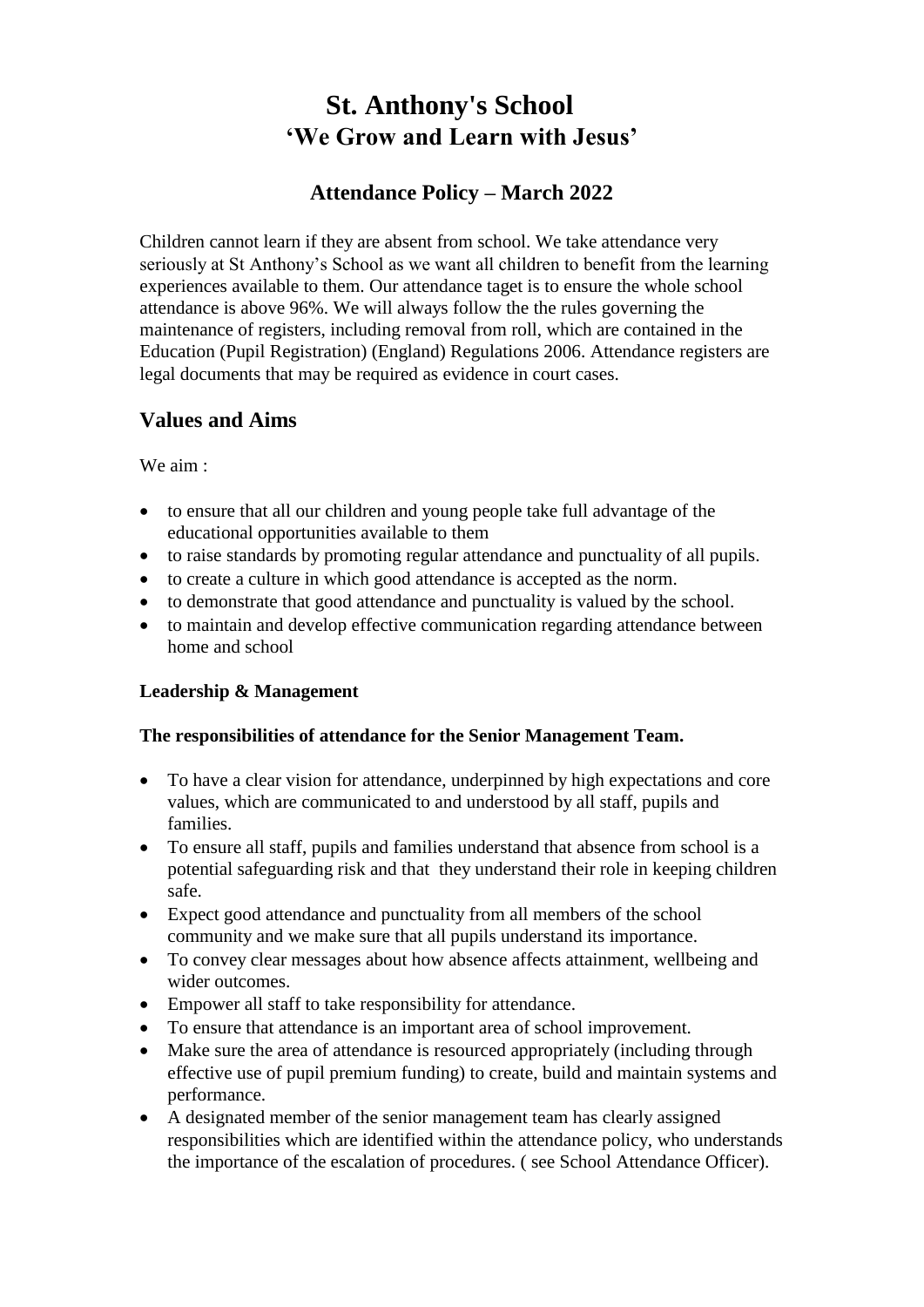- To ensure staff receive professional development and support to deploy attendance systems effectively.
- Governors will have an accurate view of school attendance and engage in escalation procedures where appropriate.

#### **Role of the Headteacher**

The Headteacher is responsible for:

- the implementation of the policy.
- all staff knowing and understanding their responsibilities for attendance.
- agreeing whether an absence should be authorised. The power to authorise an absence rests with the Headteacher and not with parents or the local authority – see Appendix A for circumstances under which an absence will be authorised.
- working actively to maximise attendance rates, both in relation to individual pupils and the pupil body as a whole.
- having clear policies in place to address persistent absence.
- ensuring that all staff adopt a consistent approach in dealing with absence and lateness.
- monitoring trends.
- implementing a system for all parents to report a child's absence.
- reporting to the Governing Body the attendance figures and progress to achieving the set targets.
- reminding all parents of their commitment to this policy.
- building respectful relationships with all staff, pupils, families and other stakeholders in order to secure their trust and engagement. Make sure there is a welcoming and positive culture across the school.
- communicating openly and honestly with all staff, pupils and families about their expectations of school life and performance so that they understand what to expect and what is expected of them.
- asking the INCo to liaise with other agencies who may be working with pupils and their families to support attendance, for example, where a young person has a social worker or is otherwise vulnerable.
- modeling respectful relationships and appropriate communication for all staff and pupils. This will help relationships between pupils and staff to reflect a positive and respectful culture.
- treating all pupils with dignity

.

- taking into consideration the vulnerability of some pupils and the ways in which this might contribute to absence
- handling confidential information sensitively
- understanding the importance of school as a place of safety where pupils can enjoy trusted relationships with staff and pupils particularly for children with a social worker and those who have experienced adversity
- communicating effectively with all families regarding pupils' attendance and well-being
- delivering clear messages about expectations, routines and consequences to new pupils and families through the prospectus and admission/transition events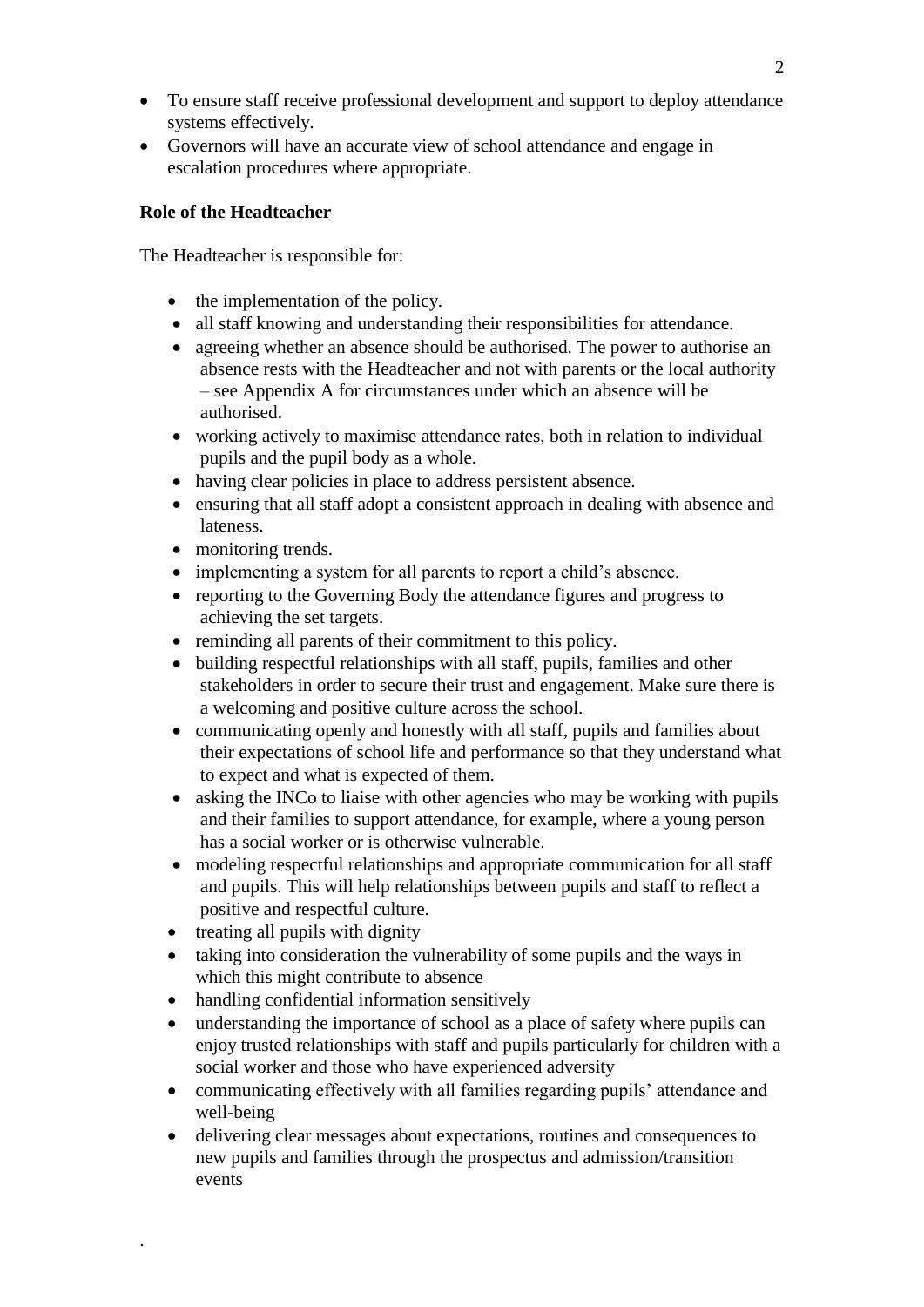- using physical presence to reinforce routines and expectations on arrival and departure
- regularly communicating expectations for attendance and punctuality and school performance through the monthly newsletter.
- establishing and monitoring implementation of rewards for attendance and punctuality and sanctions for absence and lateness.
- monitoring implementation of policy and practice.
- monitoring whole school data regularly to identify reasons for absence, patterns, attendance of particular groups and the impact of interventions
- establishing, implementing and monitoring robust arrangements to identify, report and support children missing education.
- developing good support for children with medical conditions (including the use of individual healthcare plans), mental health problems and special educational needs (SEND).
- engaging all pupils in consultation on attendance policy, practice, rewards and sanctions.
- ensuring that parents fully understand the demands and responsibilities of elective home education. See guidance on HCC Grid when a parent is considering EHE.

## **Role of the Teaching Staff**

Teachers are responsible for:

- setting an example of punctuality and good attendance.
- implementing the policy.
- ensuring that the registers are taken at the start of the morning session and once during the afternoon session and are accurate and up to-date.
- monitoring class and individual attendance patterns.
- informing the school office of any concerns.
- emphasising with children the importance of punctuality and good attendance.
- reminding parents of their commitment to this policy.
- building respectful relationships with all staff, pupils, families and other stakeholders in order to secure their trust and engagement. Make sure there is a welcoming and positive culture across the school.
- liaising with other agencies working with pupils and their families to support attendance, for example, where a young person has a social worker or is otherwise vulnerable.
- Modelling respectful relationships and appropriate communication in order to to reflect a positive and respectful culture.

#### **Role of Parents**

.

Parents are responsible in law for ensuring that their children of compulsory school age receive an efficient education suitable to their age, ability, aptitude and any special educational needs that they may have.

Parents whose children are registered at St Anthony's are responsible for ensuring that their children attend and stay at school. See Appendix A for information about authorised absences.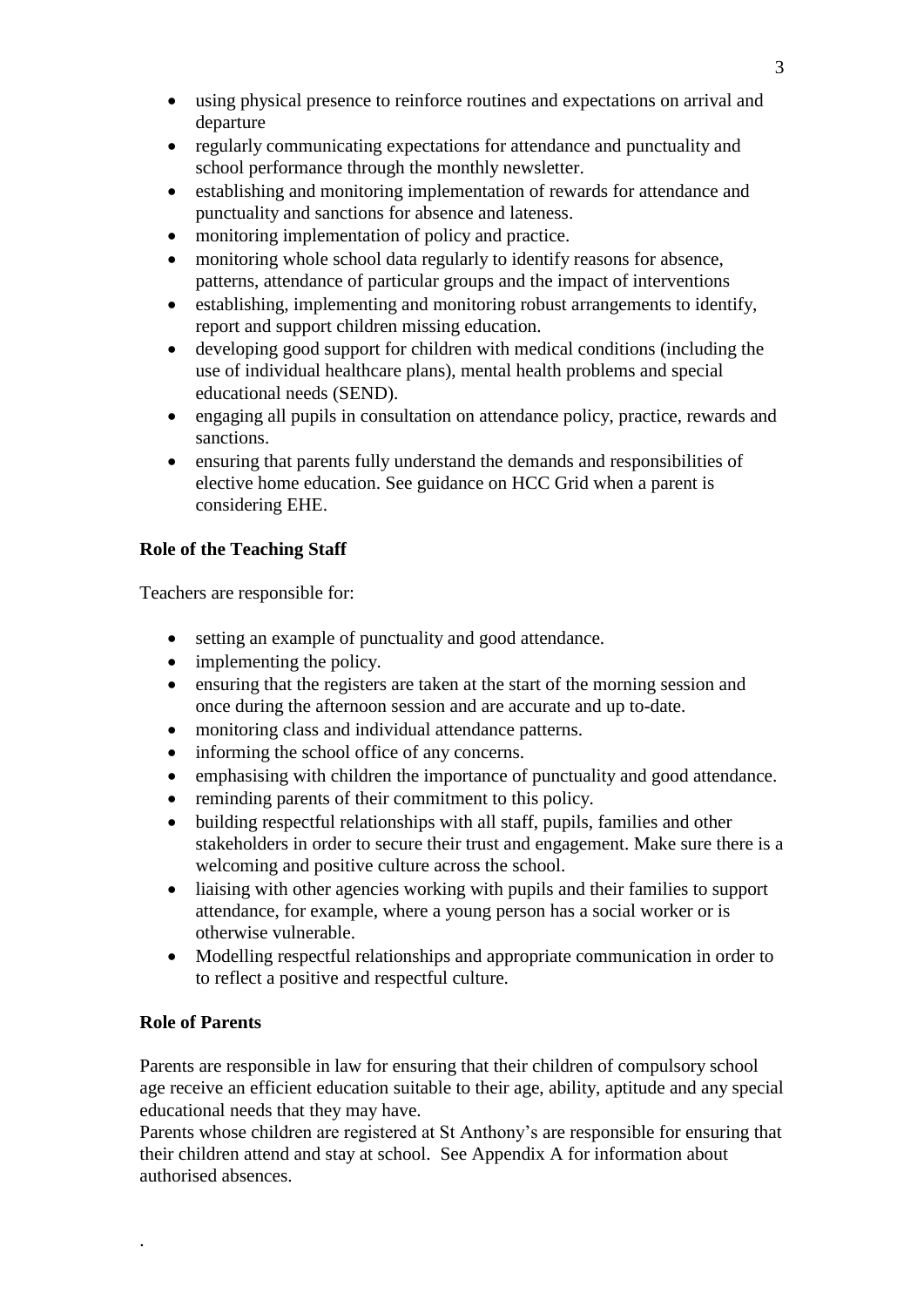Parents are also responsible for:

- ensuring that their children are punctual and know the importance of good attendance.
- instilling in their children an appreciation of the importance of attending school regularly.
- impressing upon their children the need to observe the school's code of conduct.
- informing the school on the first day of absence, by 9.30 am at the latest.
- providing the school with an explanation for the absence.
- informing the school of any changes to their contact details.
- taking an active interest in their children's school career, praising and encouraging good work and behaviour and attending parent's evenings and other relevant meetings.
- working in partnership with the school to resolve issues which may lead to non-attendance.
- avoiding arranging medical/dental appointments during school hours.
- not booking holidays during term-time.
- treating staff with respect
- actively supporting the work of the school
- calling on staff for help when they need it
- communicating as early as possible circumstances which may affect absence or require support

#### **Role of School Attendance Officer (SLT)**

The School Attendance Officer is responsible for:

- implementing the policy with the Head.
- monitoring and analysing attendance data regularly to allow early intervention to address issues. This includes raising concerns with other agencies like children's social care and early help services which are working with families.
- robust school systems which provide useful data at cohort, group and individual pupil level to give an accurate view of attendance, reasons for absence and patterns amongst groups such as PP, FSM, VC, EAL, SEND.
- keeping the Head and all school staff informed of attendance figures and trends by providing regular reports to enable them to track the attendance of all pupils and to implement attendance procedures
- compiling attendance data for the Head, the Governing Body and the Local Authority Attendance Officer (LAAO).
- ensuring registers are distributed to the teaching staff and are kept up to date.
- consultations with the LAAO.

.

- ensuring the office staff contact parents if they have not reported their child's absence by 9.30 am.
- sending an email and following up by making a phonecall if no contact is made.
- arranging meetings with parents to ensure clear channels of communication are in place and offer support/interventions where necessary.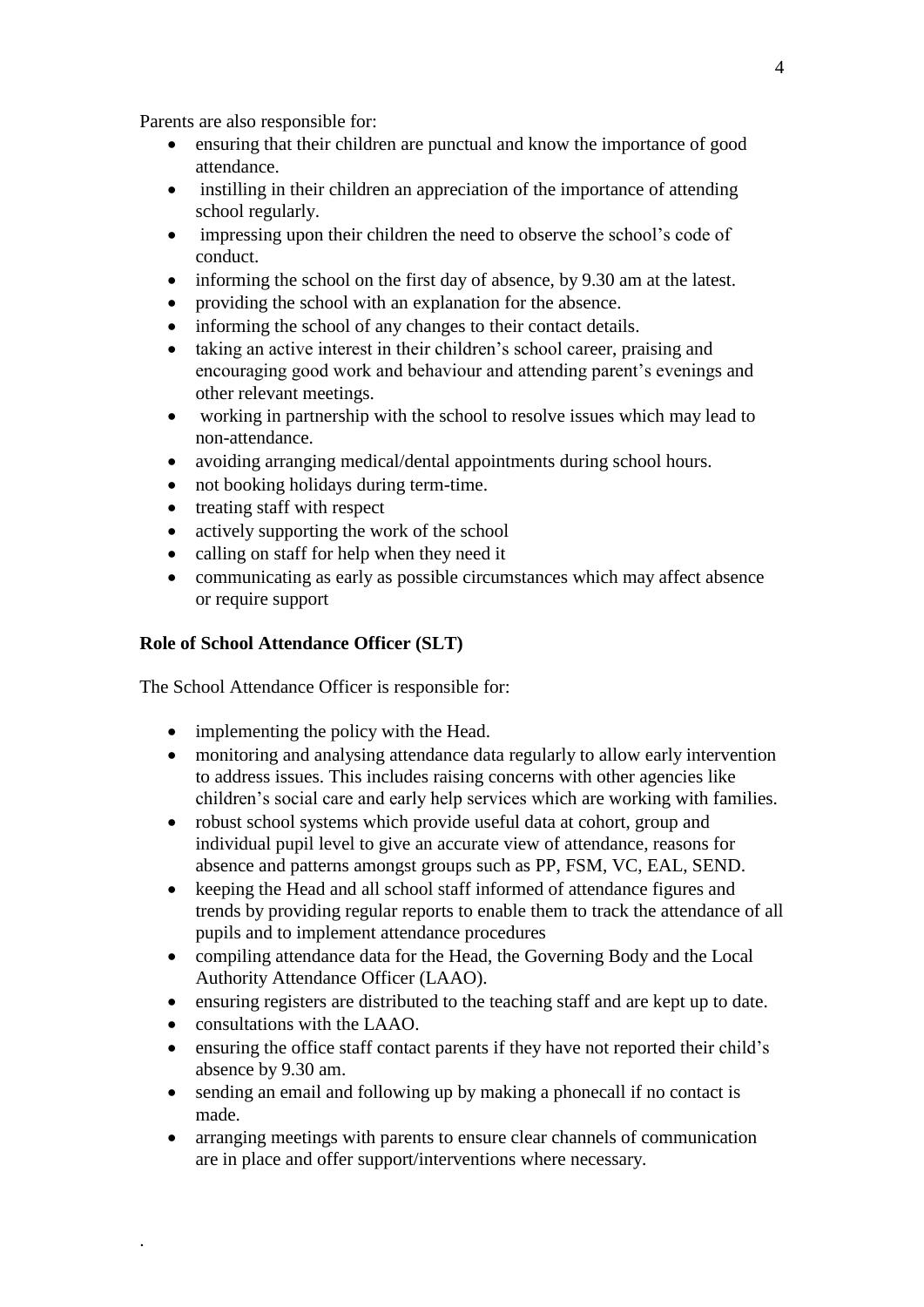- making sure escalation procedures to address absence are initiated proactively, understood by pupils and families, implemented consistently and their impact reviewed regularly.
- ensuring that the Local Authority is notified of any pupil who fails to attend school regularly via a 10 Day Absence Form.

#### **Encouraging Good Attendance**

The School encourages good attendance by:

- using clear and consistently applied systems and processes to improve, reward and incentivise attendance and address absences.
- making sure these systems are inclusive and appropriate for all pupils.
- publicising good attendance during assemblies, newsletters and the termly report to the Governing Body.
- awarding good attendance badges to pupils when they have achieved 100% attendance.
- offering other school incentives to celebrate good attendance including certificates etc.

## **Dealing with Lateness**

The office staff monitor lateness and inform:

- the Head/SMT/teachers of patterns of lateness.
- parents of the school's concerns and arrange a meeting so that the problem can be addressed.
- Pupils who arrive after the entrance doors have closed and need to gain access via the office will be marked as late and parents will need to record their attendance on the electronic sign in system.
- Pupils who arrive before 9.15am will be marked as late not absent.
- Pupils who arrive after the register has closed at 9.15am and the parent provides a satisfactory explanation will be marked as 'authorised absent' for that session. (Code C).
- Pupils who arrive after the register has closed and parent fails to provide a satisfactory explanation will be marked as 'unauthorised absent' for that session (Code U).

#### **Pupils at risk of Persistent Absence**

.

Persistent absence occurs when a child's attendance falls below 90%. Absenteeism at this level will considerably damage a pupil's educational prospects and the school will work alongside parents/carers to tackle this issue by:

- establishing robust escalation procedures which are initiated before absence becomes a problem, for example by sending letters to parents/carers or a telephone call from the Headteacher or INCo.
- engaging with children's social care staff, including Virtual School Heads and social workers where appropriate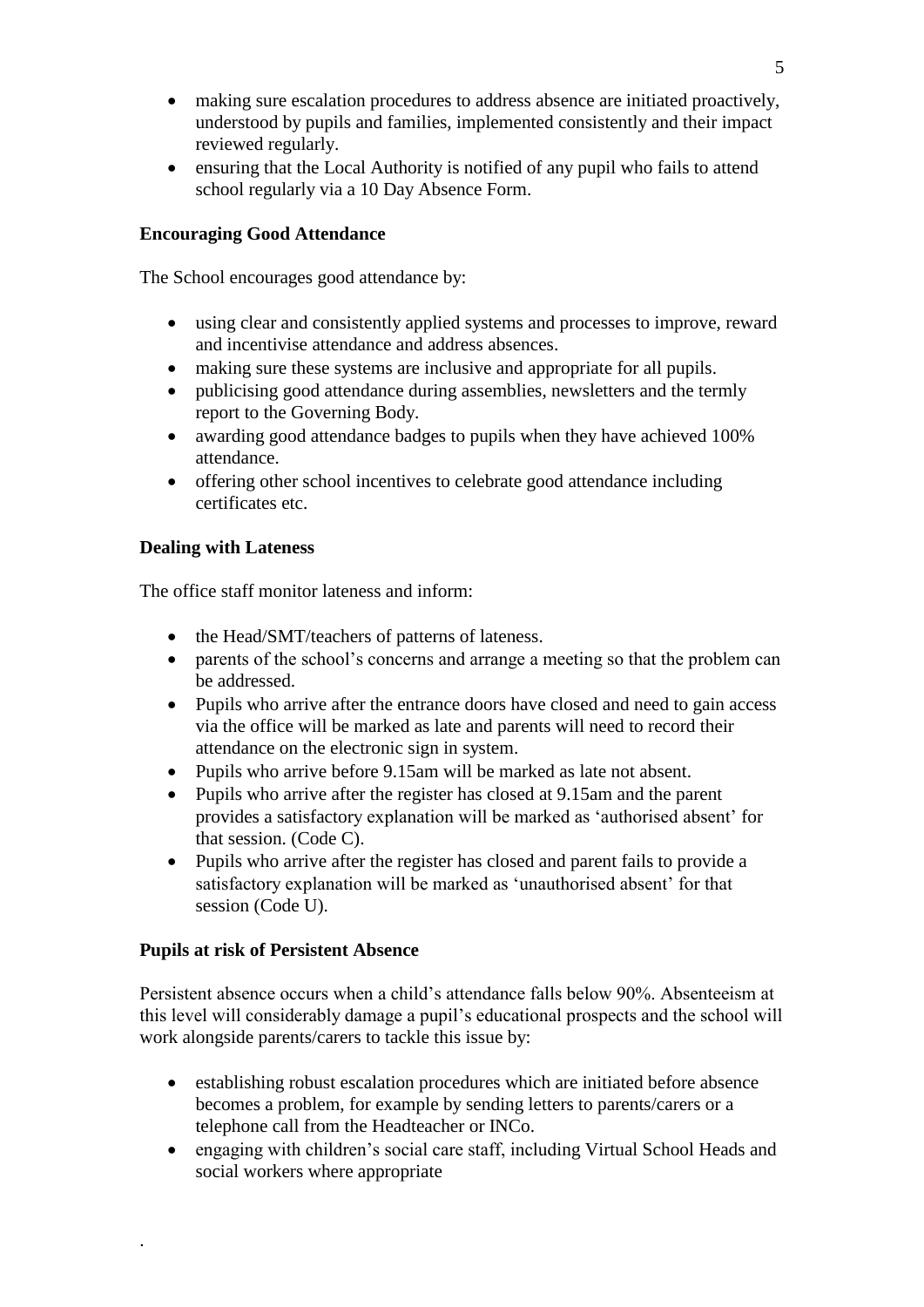#### **Pupils who are persistently absent**

At St Anthony's we will establish clear and effective service level agreements with external partners to support pupils with persistent absence, including:

- local authority attendance services
- school nursing and mental health professionals
- children's social care staff where appropriate

## **Part-time Timetables**

.

At St Anthony's we will send information on children who are on part-time tables within five days of the pupil starting or ending a part -time timetable. We will follow guidance on HCC Grid when considering a part-time timetable.